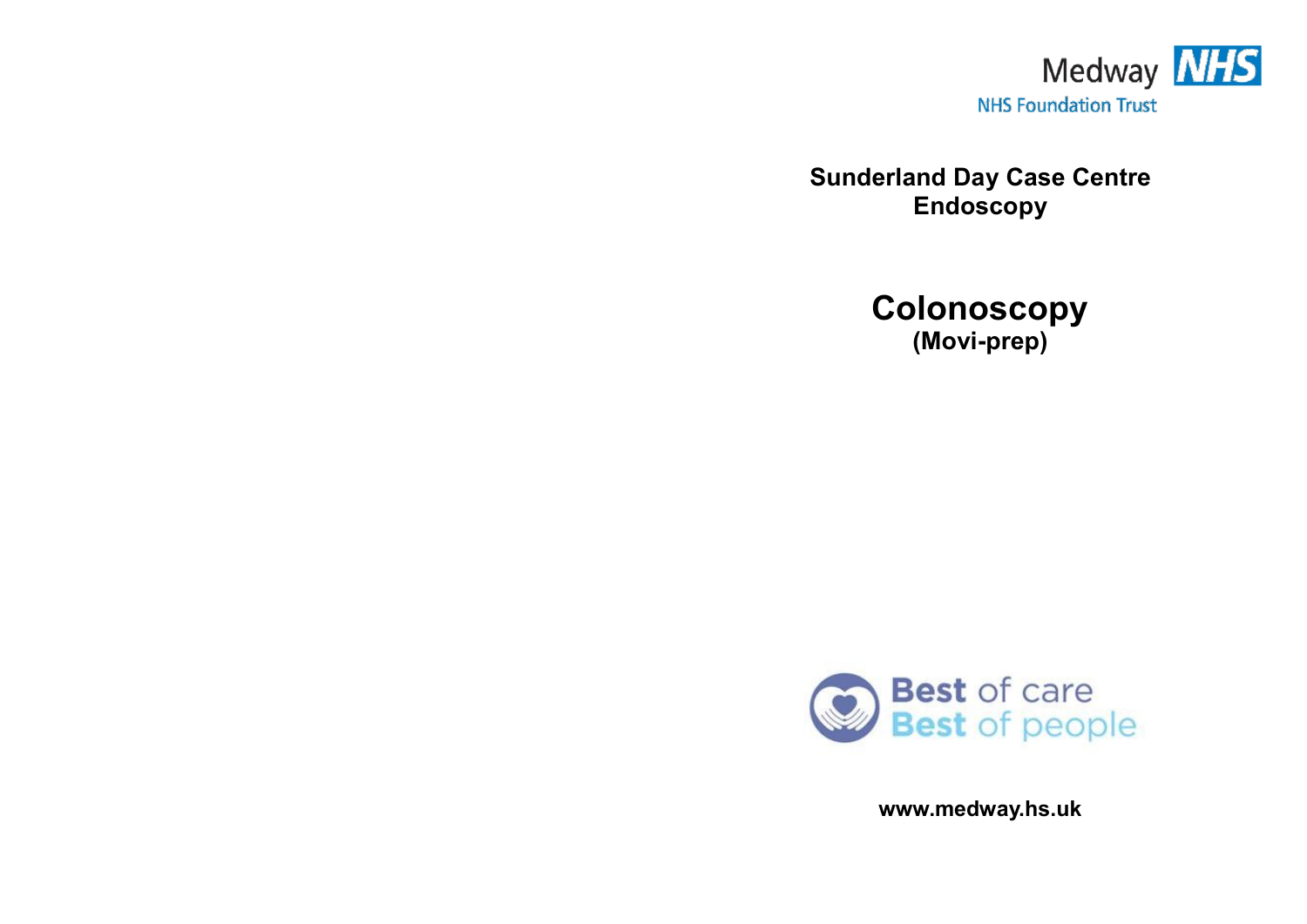You have been advised to have a colonoscopy. This leaflet will give you information about the procedure and help you to prepare for it. We also enclose a short pre-procedure questionnaire which we would like you to complete and return in the freepost envelope as soon as possible.

#### **What is the Test?**

A colonoscopy is an investigation using a flexible, telescopic tube to look at the lining of the large bowel (colon). A long tube, called a **colonoscope**, is inserted at the anus and manoeuvred around as far as the appendix. The whole of the large bowel (colon) is about 1.5 metres in length.

To get good views, you will need to take a laxative (bowel prep) to clear out the bowel and eat a restricted diet for 2 days before your appointment.

Some medications may need to be stopped.

Detailed instructions for taking bowel prep will be sent to you with the bowel prep.

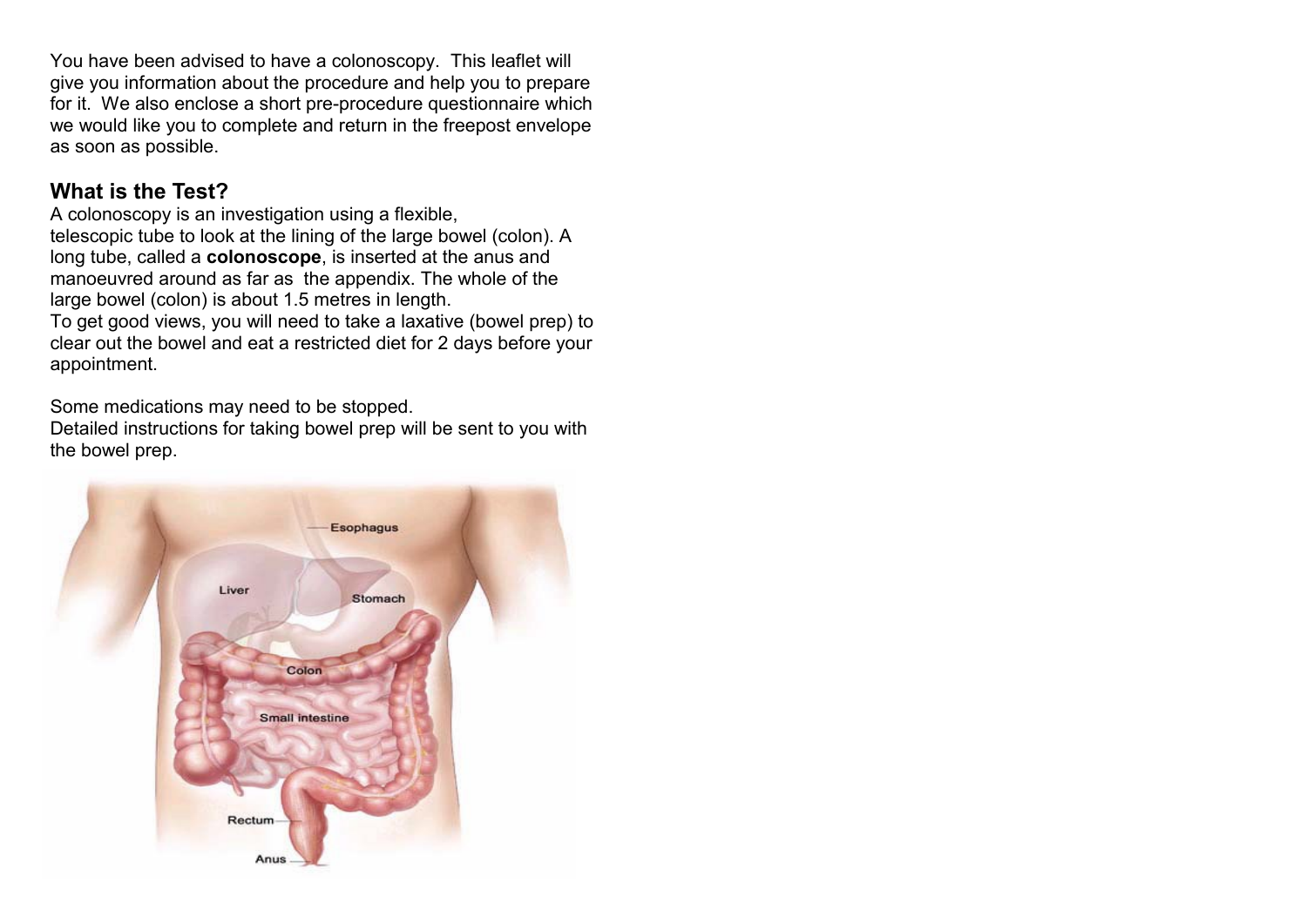#### **Aftercare**

A report will be available to your GP within the next few days. Any specimens that were taken will need to be reported on by the laboratory. The results of any specimens taken are not sent back to the Endoscopy Unit, so please do not telephone us to find out results. The results will be sent directly to your consultant and forwarded to your GP.

Please telephone the Endoscopy Unit with regards information contained within this leaflet. A member of the nursing team will be glad to advise you.

For all general enquiries please use the following contact details:-

Tel: 01634 825027 or 01634 825028

Opening Hours: Mon-Fri: 7.30am to 6.00pm

However if you need urgent advice out of these hours please contact Medway Maritime Hospital on 01634 830000 and ask for the Sunderland Day Care Unit on ext 5601

Endoscopy Unit Sunderland Day Case Centre Medway NHS Foundation Trust Windmill Road Gillingham Kent ME7 5NY 01634 830000

PIL00001030-3

#### **Preparation for the tests**

Your bowel needs to be empty for the tests to be successful. If the bowel is not clean, parts of the colon will be obscured and the examination can not be completed, which means it may need to be repeated or other investigations will need to be carried out at another time. This will result in a delay with your diagnosis or treatment.

So it is very important that you follow the dietary advice and take the bowel preparation medication you have been prescribed correctly.

Though we want you to follow these instructions, also enclosed within the box is a leaflet produced by the manufacturer which lists contra-indications which also needs to be read.

We realise that the diet is quite bland and restrictive and the bowel preparation is not a pleasant experience, but both are essential for a successful colonoscopy.

You can have water to drink up to 2 hours before your test.

#### **Is there an alternative to having a Colonoscopy?**

Alternative procedures include a CT colonography and a barium enema for which your doctor can refer you separately. They are less invasive tests which use x-ray equipment and computers to obtain an interior view of the colon. However, they are strictly diagnostic procedures that still require bowel prep to be taken but which do not allow tissue to be sampled. If the results show a polyp, for example, a colonoscopy would then be needed to remove the polyp. Though CT colonography and barium enemas are less accurate than colonoscopy (they can give false negatives), for some patients they are more appropriate.

#### **It is very important that you follow the diet and specific instructions on taking MOVIPREP as explained on the following pages and the enclosed leaflet.**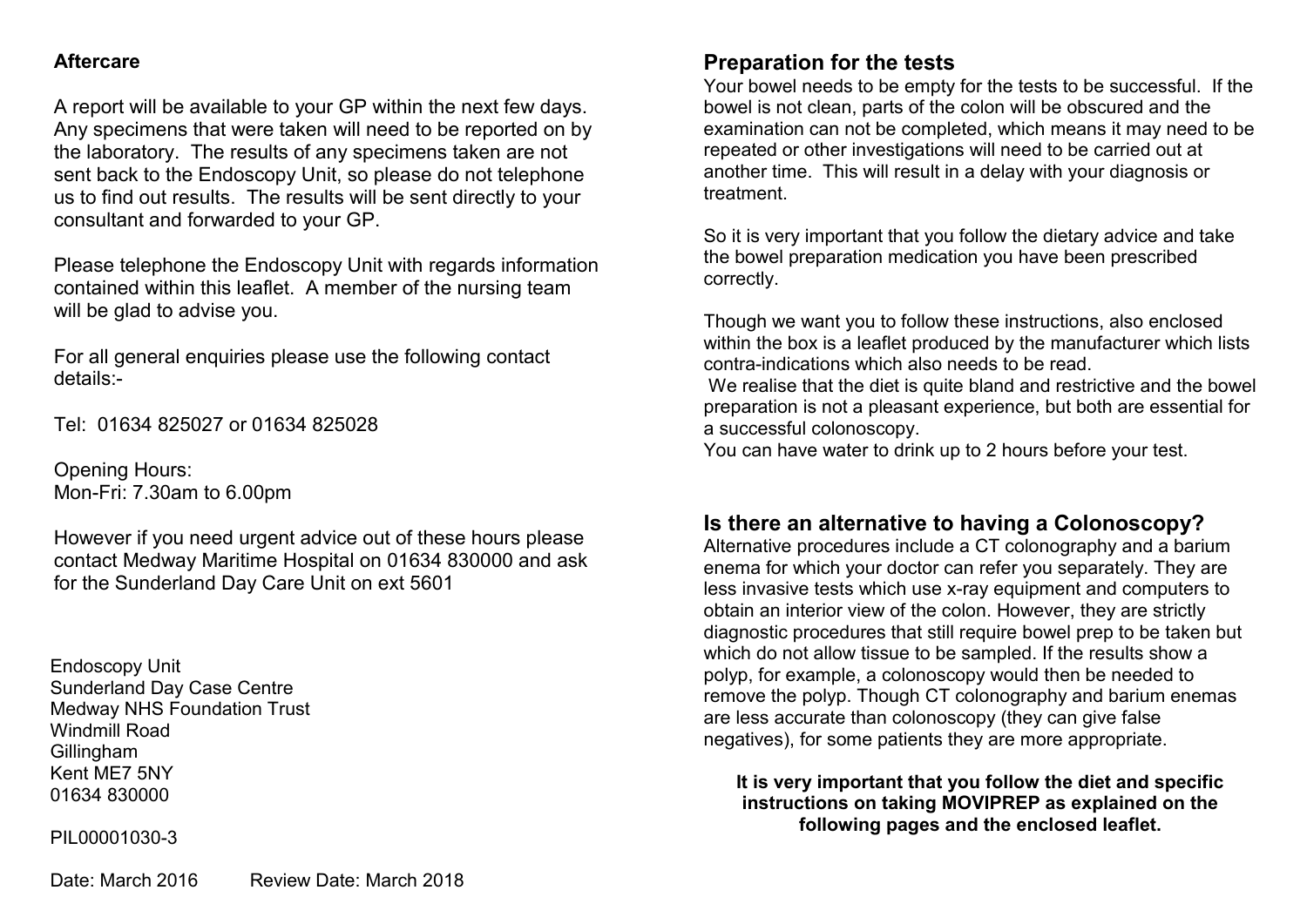## **SEVEN DAYS BEFORE YOUR COLONOSCOPY**

**STOP** taking any **IRON** tablets or preparations.

If you are on **WARFARIN** tablets please contact the Endoscopy Unit at this time for further advice.

If you are **DIABETIC**, please contact your diabetic nurse or the Endoscopy Unit at this time for further advice.

# **FOUR DAYS BEFORE YOUR COLONOSCOPY**

**STOP** taking any medications that create bulk in the bowel (eg fybogel) or any constipating tablets (eg Lomotil or codeine phosphate), which may be prescribed.

**BUT CONTINUE WITH ALL OTHER MEDICATION** and any laxatives until your appointment.

## **TWO DAYS BEFORE YOUR COLONOSCOPY**

Eat only low fibre food and increase your fluid intake.

#### **YOU CAN EAT**

Lean meat Cheese eggs and tofu Grilled, poached fish Skinless chicken Boiled or mashed potatoes Plain ice-cream White bread, pasta or rice Custard,clear jelly Rice krispies or cornflakes Shredless marmalade or jam Butter or margarine Boiled sweets Water, fizzy drinks fruit squash Oxo, Bovril, Marmite Clear soups Tea or coffee with skimmed milk

## **Will I get the results straight away?**

When you have recovered, a healthcare professional will explain the results. If a biopsy has been taken or a polyp removed, you will be told when and where you can get these results.

#### **Are there any after effects?**

After effects are rare, but you may notice some bleeding if a biopsy has been taken or a polyp removed. You may also experience abdominal pain within the first 24 hours after the colonoscopy.

## **After the examination**

If you have had a sedative injection, your mental ability to think clearly and make decisions may be affected for up to 24 hours after the procedure, even though you feel wide-awake. For this reason, you must have someone who can collect you from the Unit, take you home *and* look after you for 12 hours afterwards.

**If you have had sedation,** for 24 hours **after your procedure you must not:**

- **Drive**
- **Operate potentially dangerous machinery**
- **Drink any alcohol**
- **Sign any legal documents**

For **8 hours** after sedation, you should also not:

- Have a bath unsupervised
- Look after dependants on your own
- Use potentially dangerous appliances such as a cooker or kettle
- Go to work
- Take sleeping tablets or recreational drugs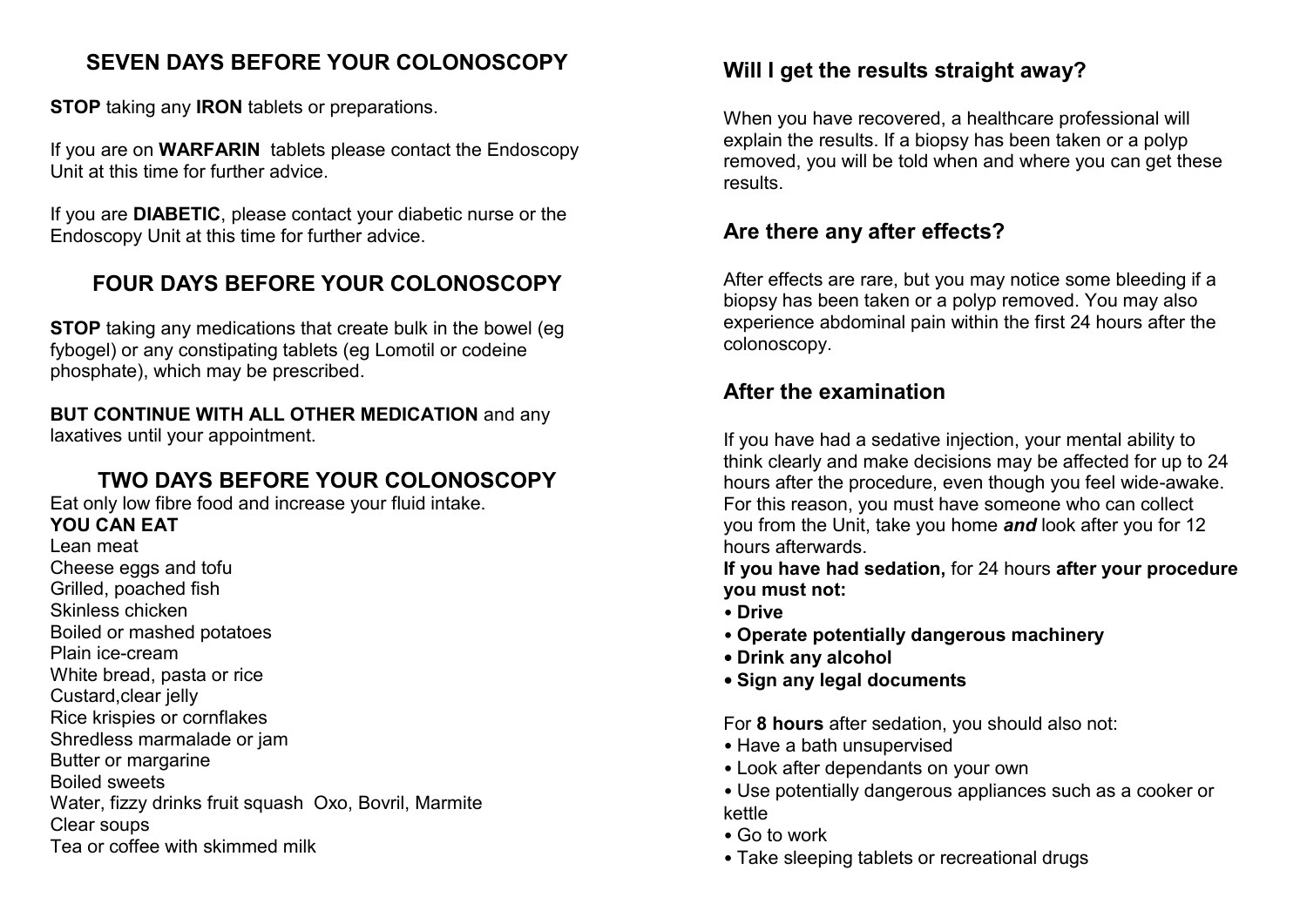• It is possible to perforate (tear) part of the bowel (approximately 1 in 1,500) and the risk is increased if a polyp is removed. In the event of a perforation, immediate surgery may be required to repair it.

• Bleeding may be experienced following the procedure. The risk of this is 1 in 150, but increases to 1 in 100, if you have a polyp removed. A blood transfusion or surgery may be required. • It is also possible to miss small abnormalities. In a small percentage of patients (around 10%) the colonoscope cannot be manoeuvred all the way around the colon. You may then need a CT scan. This is the exception rather than the rule and should not cause you to be concerned.

• During the procedure you may experience some discomfort which is caused by the gas used to assist the transit of the colonoscope around the colon. This will probably leave you feeling bloated until you pass the excess 'wind' naturally.

• If you have haemorrhoids banded, you may experience pain and bleeding. It also is possible to develop an infection, abscess or small tear (fissure).

## **Will I need sedation?**

The majority of colonoscopies are done under sedation. Sedation is given through an intravenous cannula (small tube put into your vein). It is a sedative, not an anaesthetic, and will make most people feel drowsy and relaxed. You will not be unconscious, but you will *NOT BE ABLE* to *drive* yourself home or drive for 24 hours after the procedure. If you prefer not to have a sedative, please let the nurse know.

#### **Will I have to stay in hospital?**

You will usually have the colonoscopy as a day patient, involving a stay of 3 - 5 hours. However, if you are very elderly, or in poor health, you may need to come into hospital the day before to take the bowel prep.

# **YOU CAN NOT EAT**

ALL fruit, salad and most vegetables Nuts and pulses Wholemeal or brown bread Brown rice, Wholemeal pasta Chocolate or confectionery with fruit and nuts **Crisps** Tough meat, sausages and pies Fruit and nut puddings Cakes and biscuits Cooked cheese Beans including baked beans Yoghurt **Chips** Potato skins

#### **ON THE DAY BEFORE YOUR COLONOSCOPY Moviprep**

We enclose a printed information sheet from the manufacturer of the bowel preparation and would suggest you read it carefully in advance.

It will be necessary to start taking the Moviprep the day before. Moviprep will give you diarrhoea in order to clear your bowels for the examination. You will need to stay close to a toilet. You may need to take the day off work. The effects usually begin two hours after taking the first sachet. Some intestinal cramping is normal.

**Remember to drink plenty of clear fluids as well, ideally up to 500mls extra but, only up until four hours before your test, when all fluid intake must stop. However be aware that these fluids will continue to have an action on your bowels.**

If at any stage you vomit the preparation mixture or have any other concerns regarding side effects please see the information sheet given with your preparation. You may also ring the Endoscopy Unit for advice.